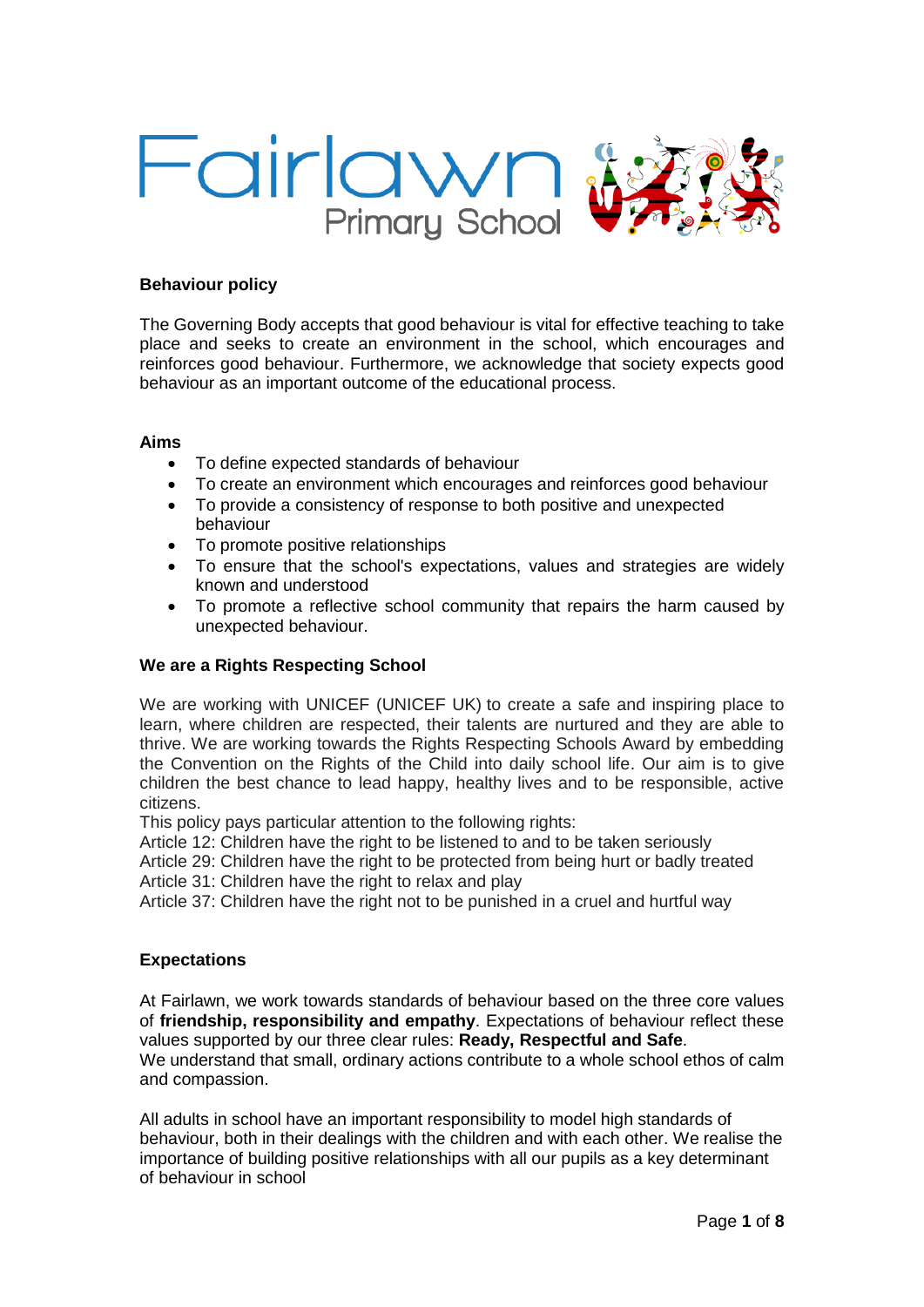At Fairlawn, adults:

- At the start of the year, have a discussion with their class about their rights, our three core values of friendship, responsibility and empathy and the agreed whole school expectations (appendix 3- non-negotiables) alongside our three rules **ready ,respectful and safe**. Each class then creates a class charter. This should be as child led as possible. **The charter is then clearly displayed in class and regularly referred to and revisited.**
- Greet our pupils individually at the start of everyday to support their sense of belonging and to build relationships
- Teach pupils to label their feelings and emotions and validate those feelings
- Support pupils to demonstrate their feelings and emotions in socially expected ways
- Model good manners
- Provide clear guidance around the structure of the day including opportunities for exercise, movement breaks and mindfulness.
- Provide an environment conducive to on-task behaviour. Materials and resources should be arranged to aid accessibility and reduce uncertainty and disruption. Lessons should engage and challenge our pupils.
- Reinforce positive behaviour and challenge unexpected behaviour through focusing on and noticing children when they are 'doing the right thing'. For example, if the expected behaviour is to walk then we focus on that behaviour so we say 'Good walking thank you' rather than 'No running'.
- Recognise and acknowledge where pupils have gone above and beyond
- Send children to the Head Teacher/Deputy Head Teacher to celebrate learning and learning behaviours.
- Each Friday, choose one child to be star of the week. The teacher talks about the child in assembly. They are awarded recognition in the weekly newsletter and have other privileges.
- Investigate incidents of unexpected behaviours, considering all sides of the story using restorative language and supporting the reparation of harm (appendix 4).
- When referring pupils to reflection zone complete a referral beforehand making clear the unexpected behaviour and the rule that has been broken (appendix 1).
- Keep calm, be non-judgemental and use a script for difficult conversations (appendix 2).
- Reward pupils who go 'above and beyond' with phone calls home, a photocopy of their learning, marbles in the class jar and other incentives.

## Dealing with unexpected behaviour

There will be times when children behave unexpectedly. Children need to discover where the boundaries of behaviour lie, as this is part of growing up. If a pupil displays an unexpected behaviour we will:

1) Give a verbal warning describing the behaviour we expect to see.

2) Issue a further warning if the child continues to display that behaviour

3) Refer to reflection if the child needs a further warning or if the unexpected behaviour is deemed to be level 2 (see below).

We divide unexpected behaviours into 2 categories (this list is not exhaustive, but is based on being ready, respectful and safe and on following the agreed class charter that is regularly shared with pupils).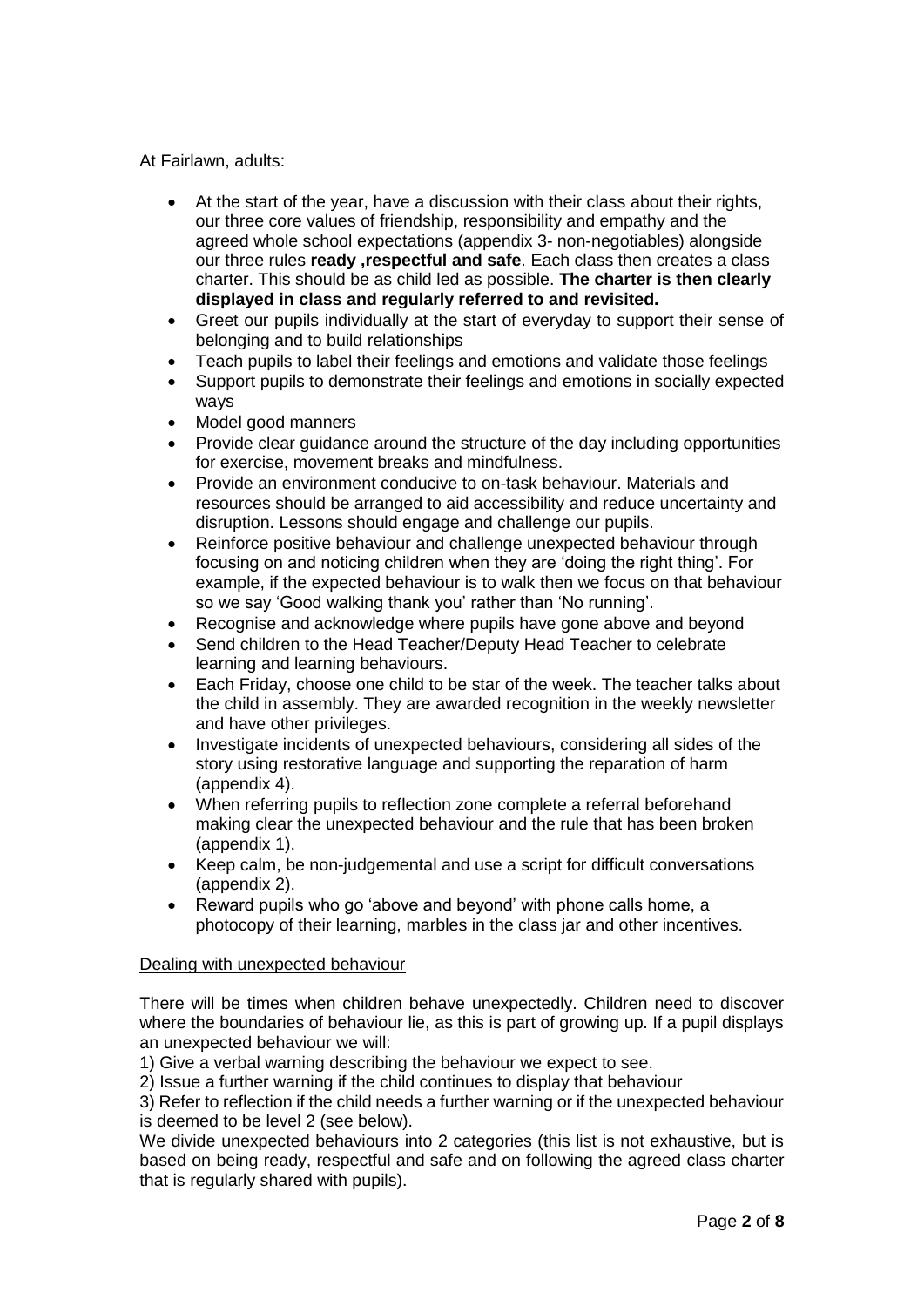| Level $1 =$ warning                                                                                                                                                                                                                                                                                      | Level 2= reflection referral                                                                                                                                                                                                                                                                                                                |
|----------------------------------------------------------------------------------------------------------------------------------------------------------------------------------------------------------------------------------------------------------------------------------------------------------|---------------------------------------------------------------------------------------------------------------------------------------------------------------------------------------------------------------------------------------------------------------------------------------------------------------------------------------------|
| • Unruly/dangerous behaviour on<br>stairs, corridors or whilst going<br>out/in from play<br>• Low level disruption during a<br>lesson – e.g. talking at an<br>inappropriate time<br>Continuous task avoidance<br>$\bullet$<br>Name calling<br>$\bullet$<br>Throwing items<br>٠<br>Littering<br>$\bullet$ | Physical violence<br>$\bullet$<br>Swearing<br>$\bullet$<br>Spitting or coughing deliberately<br>$\bullet$<br>Bullying including<br>racist<br>or<br>$\bullet$<br>homophobic actions<br>Serious threats of violence<br>$\bullet$<br>Stealing<br>٠<br>Leaving class without permission<br>$\bullet$<br>Rudeness/ignoring an adult<br>$\bullet$ |
| Being unkind<br>٠                                                                                                                                                                                                                                                                                        | Deliberate damaging of property<br>$\bullet$<br>Repeated episodes of level 1<br>$\bullet$                                                                                                                                                                                                                                                   |
| Disregarding safety guidelines<br>٠                                                                                                                                                                                                                                                                      | behaviours                                                                                                                                                                                                                                                                                                                                  |

## Reflection

This is a safe space in school where children can have time to reflect upon their feelings and actions with a trusted adult. Reflection is led by a member of the senior leadership team and takes place during first play in the KS2 cloakroom area. Records are kept of the visits and when children have had 3 referrals in a half term then their parents are invited to discuss how we can support their child to behave in a more expected manner. At lunchtime, children that may need time to reflect are referred to the member of senior leadership who is on duty.

## Further sanctions/support may include:

- Removal of playground privileges
- A period of time learning in another classroom or with SLT
- Altered timetables and varied start and end times
- Agreement of targets with parents
- Support from the Learning Mentor
- Adult supervision at playtime
- Individual positive behaviour plans
- Home/school contact book
- Involvement of the Inclusion Outreach service
- Consideration given to involvement of other external agencies e.g. Paediatrician, Educational Psychologist
- Third party mediation
- Managed move
- **Exclusion**

Exclusion is a last resort that should be considered only after all other measures have been tried and have proven insufficient to effect lasting changes in extreme behaviours. It may also be considered for one-off, extreme events.

If the decision is made that a child should be excluded, the parents are contacted immediately. A letter will be sent home giving details of the exclusion and the date the exclusion ends.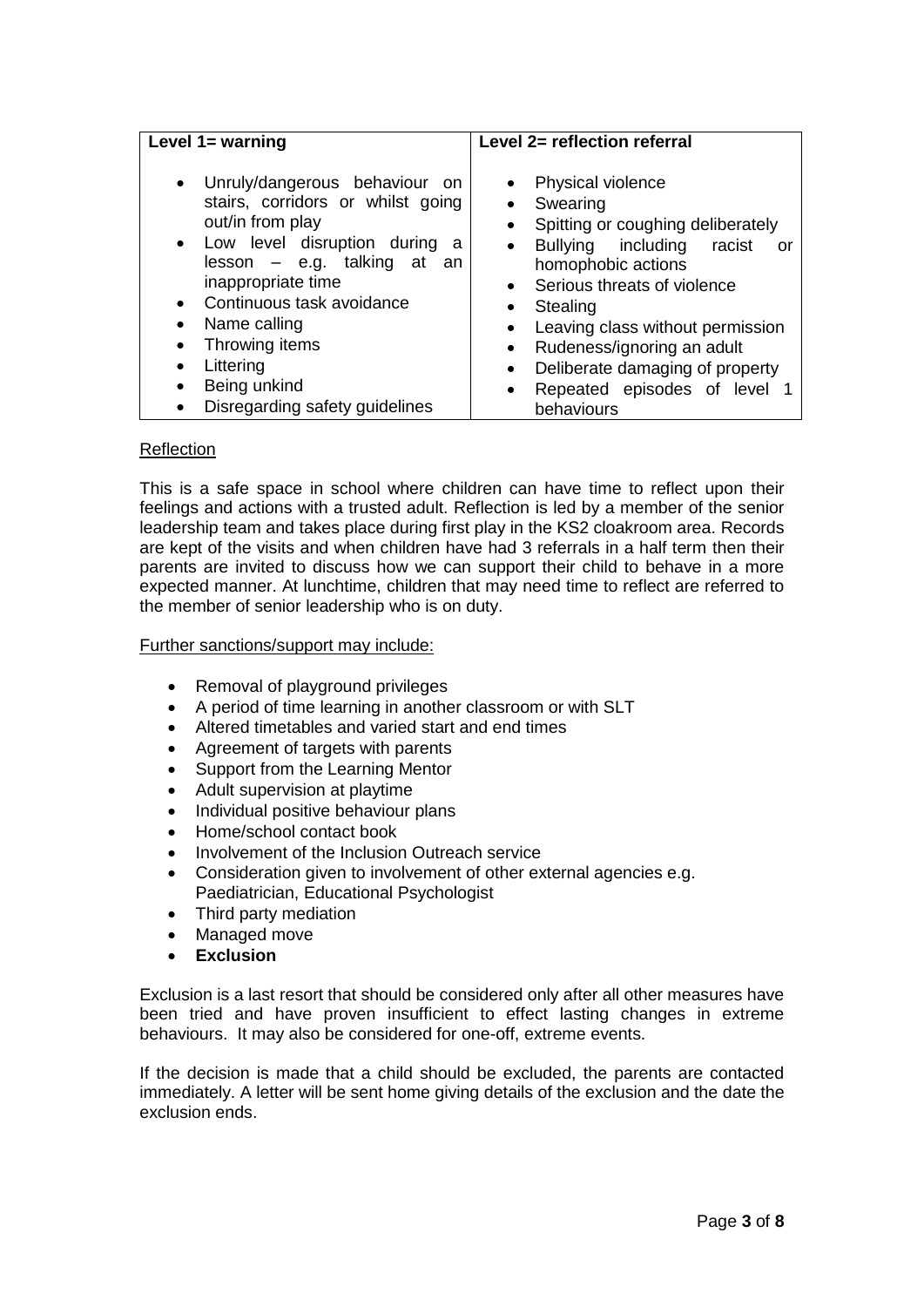In considering exclusion, the Head teacher will consider a) the gravity of the incident, or series of incidents and b) the effect that the student remaining in school would have on the education and welfare of other students and staff.

The Head teacher will call a Return to School meeting with the pupil and family after a period of exclusion. At that meeting a reintegration plan will be agreed.

#### **Provision from a sixth day of exclusion**

If an exclusion of greater than five days is imposed, the Head teacher will make the necessary arrangements to fulfil the schools' duty to provide full-time education from day six of a fixed-period exclusion.

## **Anti-Bullying (see the Anti-bullying policy)**

At Fairlawn Primary, we are committed to ensuring that all children are safe, happy and able to learn in a supportive environment. To this end, we respond seriously to reports of bullying in all its forms.

### **Links with other school documents:**

Safeguarding policy Online safety policy Use of restraint Staff code of conduct Home school agreement

#### **Legislation and statutory requirements and other advice**

This policy is based on the following:

- [Behaviour and discipline in schools](https://www.gov.uk/government/publications/behaviour-and-discipline-in-schools)
- [Searching, screening and confiscation at school](https://www.gov.uk/government/publications/searching-screening-and-confiscation)
- [The Equality Act 2010](https://www.gov.uk/government/publications/equality-act-2010-advice-for-schools)
- [Use of reasonable force in schools](https://www.gov.uk/government/publications/use-of-reasonable-force-in-schools)
- [Supporting pupils with medical conditions at school](https://www.gov.uk/government/publications/supporting-pupils-at-school-with-medical-conditions--3)
- Section 175 of the **Education Act 2002**, which outlines a school's duty to safeguard and promote the welfare of its pupils
- Sections 88-94 of the [Education and Inspections Act 2006,](http://www.legislation.gov.uk/ukpga/2006/40/section/88) which require schools to regulate pupils' behaviour and publish a behaviour policy and written statement of behaviour principles, and give schools the authority to confiscate pupils' property
- [DfE guidance](https://www.gov.uk/guidance/what-maintained-schools-must-publish-online#behaviour-policy) explaining that maintained schools should publish their behaviour policy online
- <https://www.unicef.org.uk/rights-respecting-schools/>
- UNCRC
- <https://whentheadultschange.com/>

Date Agreed: August 2021 Written by: Hania Ryans and Emily Bruggy Review Date: June 2022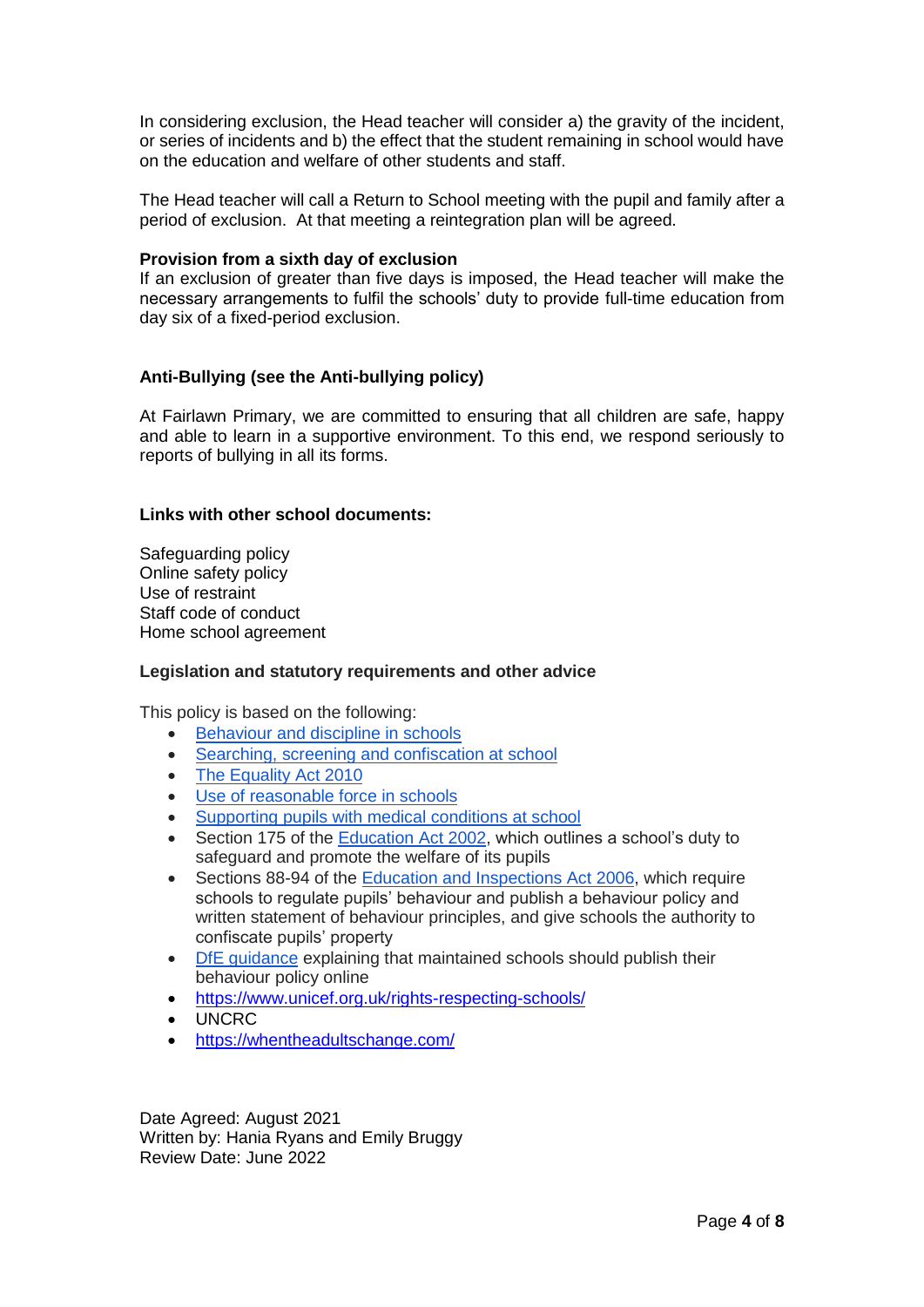| <b>Reflection zone referral</b> | Reflection zone outcome            |
|---------------------------------|------------------------------------|
|                                 | Class:<br>Name:                    |
| Name:                           | Date:                              |
| Class:                          | Today I reflected on my unexpected |
| Date:                           | behaviour.                         |
| Reason for referral;            | Please can you help me to:         |
|                                 |                                    |
|                                 |                                    |
|                                 |                                    |
|                                 |                                    |
| Referred by:                    | Signed:                            |
|                                 |                                    |

Think again sheet- Key Stage 1

| First                      | Next      | I was feeling                    |
|----------------------------|-----------|----------------------------------|
|                            |           |                                  |
|                            |           |                                  |
|                            |           |                                  |
|                            |           |                                  |
|                            |           |                                  |
| I could make things better | Next time | The value I think I need to work |
| by                         |           | on is $\ldots$                   |
|                            |           |                                  |
|                            |           |                                  |
|                            |           |                                  |
|                            |           |                                  |
|                            |           |                                  |
|                            |           |                                  |

Our core values are; friendship, responsibility and empathy. Our rules are; ready, respectful and safe.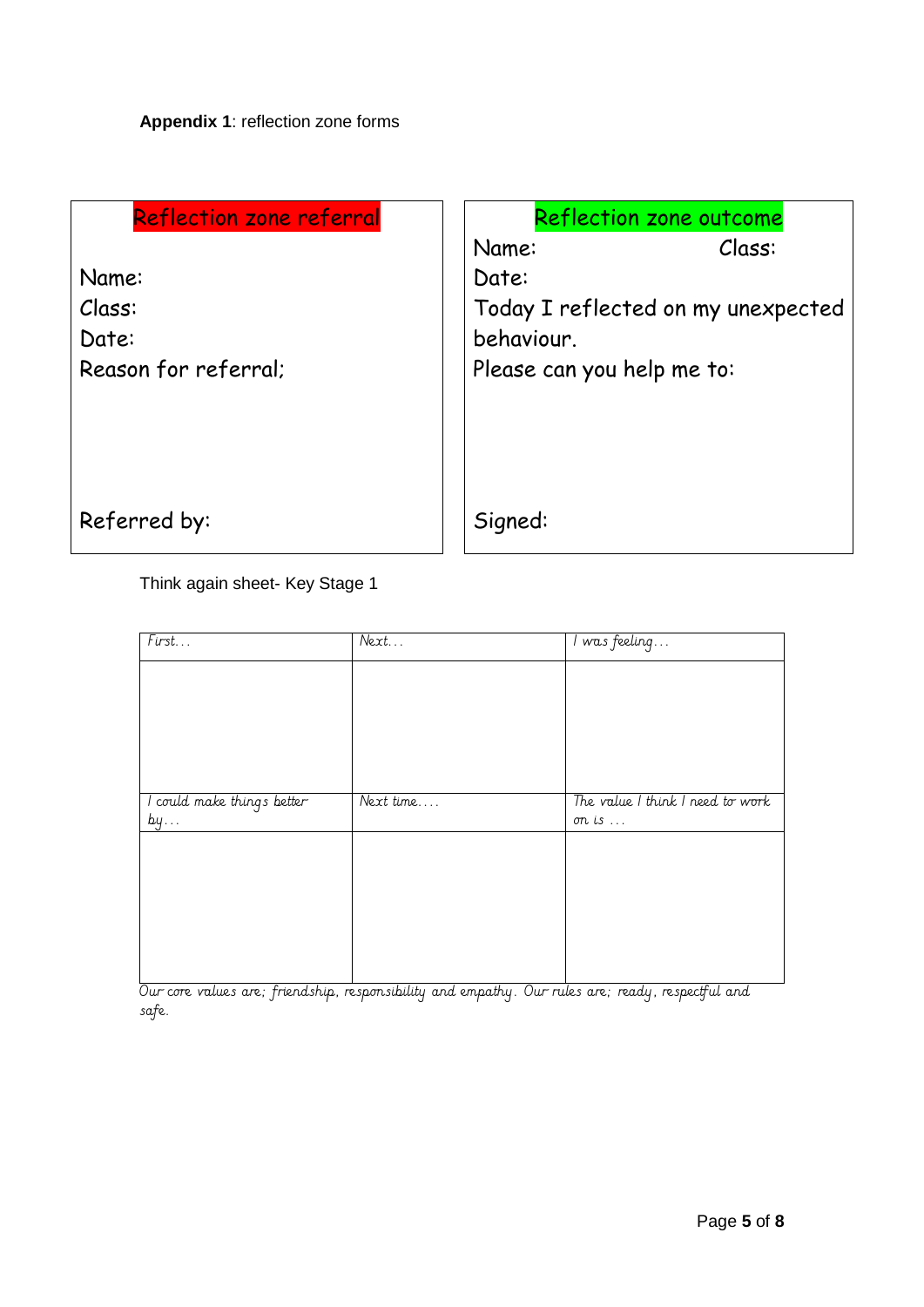## Think again sheet- Key Stage 2

| When did this happen? Where<br>were you?                                            | What was unexpected about<br>your behaviour? Were you being<br>ready, respectful and safe? | How were you feeling at the<br>time? What were you thinking?             |
|-------------------------------------------------------------------------------------|--------------------------------------------------------------------------------------------|--------------------------------------------------------------------------|
|                                                                                     |                                                                                            |                                                                          |
|                                                                                     |                                                                                            |                                                                          |
| Did your behaviour affect<br>another person? How do you<br>think they were feeling? | How can you make things<br>better? What would you do<br>differently next time?             | What value do you think you<br>need to work on? How will<br>you do this? |
|                                                                                     |                                                                                            |                                                                          |
|                                                                                     |                                                                                            |                                                                          |
|                                                                                     |                                                                                            |                                                                          |

Our core values are; friendship, responsibility and empathy. Our rules are; ready, respectful and safe

# **Appendix 2**: Fairlawn Script

I've noticed that you're having difficulty being ready/respectful/safe Do you remember last week when...? That is the child I expect to see today... Thank-you for listening.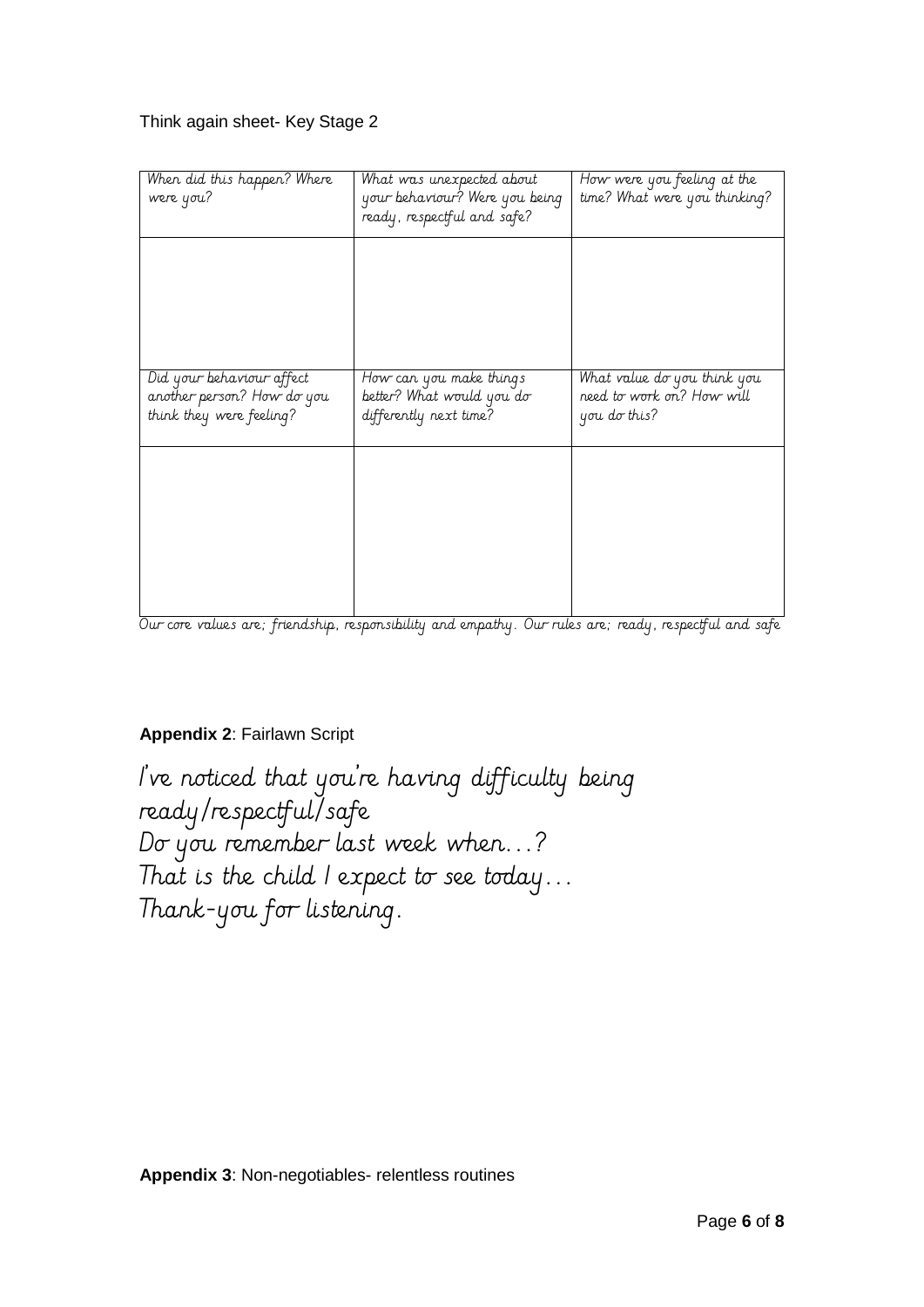|                              | Action                                                                                   |
|------------------------------|------------------------------------------------------------------------------------------|
| Pre-school duty 08:45        | SLT to stand by the gate                                                                 |
|                              | No ball games                                                                            |
|                              | Children walk to their class                                                             |
|                              | Teachers meet and greet in the class                                                     |
| <b>Transitions</b>           | Outdoor voices off/ indoor =hush                                                         |
|                              | Children to respect the displays around school.                                          |
|                              | Adults and Children to notice rubbish/belongings on the ground                           |
|                              | and to act upon it.                                                                      |
|                              | Walk around the school in single file                                                    |
|                              | Enter and leave assembly quietly                                                         |
| <b>Manners</b>               | Hold doors open for each other                                                           |
|                              | Say 'please' and 'thank you' and greet each other                                        |
|                              | At 1:15 learning has started in KS 1 so KS 2 need to be mindful                          |
|                              | and walk in a hushed manner                                                              |
| <b>Stairs</b>                | To the left- single file                                                                 |
|                              | No sliding on the bannister- use one hand only                                           |
| Clothing                     | Footwear- no flip flops and sliders                                                      |
|                              | PE Kit worn to school on PE days Year 1-6                                                |
|                              | Jewellery - only stud earrings                                                           |
|                              | Labelling clothes- lost property- mention in meet the teacher                            |
| Lunchtimes                   | Packed lunch rubbish to go home- SLT to help to supervise                                |
|                              | Adults and Children to notice rubbish and belongings on the                              |
|                              | ground and to act upon it                                                                |
|                              | Children should not enter empty classrooms at playtimes                                  |
|                              | except to return packed lunches to trolleys                                              |
|                              | Don't loiter in toilets or corridor areas or classrooms                                  |
|                              | Children to walk to lines when whistle is blown for lunches                              |
|                              | <b>Walk</b> to the dining hall                                                           |
| End of play behaviour/lining | Model 1 <sup>st</sup> bell stop and 2 <sup>nd</sup> bell children to walk to their line. |
| up<br><b>KS1&amp;LKS2</b>    | Teacher to ensure that they have all their class.                                        |
| 10:30-45                     | Create a line order as this avoids crowds and is an easy way to                          |
| UKS <sub>2</sub>             | check your class<br>Children to walk up the slope in single file and keep the line       |
| 10:50-11:05                  | together                                                                                 |
|                              | Staff to ensure they see their classes all the way down to play                          |
|                              | and that they are prompt with timings                                                    |
|                              | Children should try to visit the toilet during playtime                                  |
| <b>Duties</b>                | Staff to ensure they organise cover for their duty when on a trip                        |
|                              | or course                                                                                |
|                              | Time keeping – please collect children from the playground on                            |
|                              | time                                                                                     |
|                              | Adult on duty needs to ensure all classes have been collected                            |
|                              | before leaving the playground                                                            |